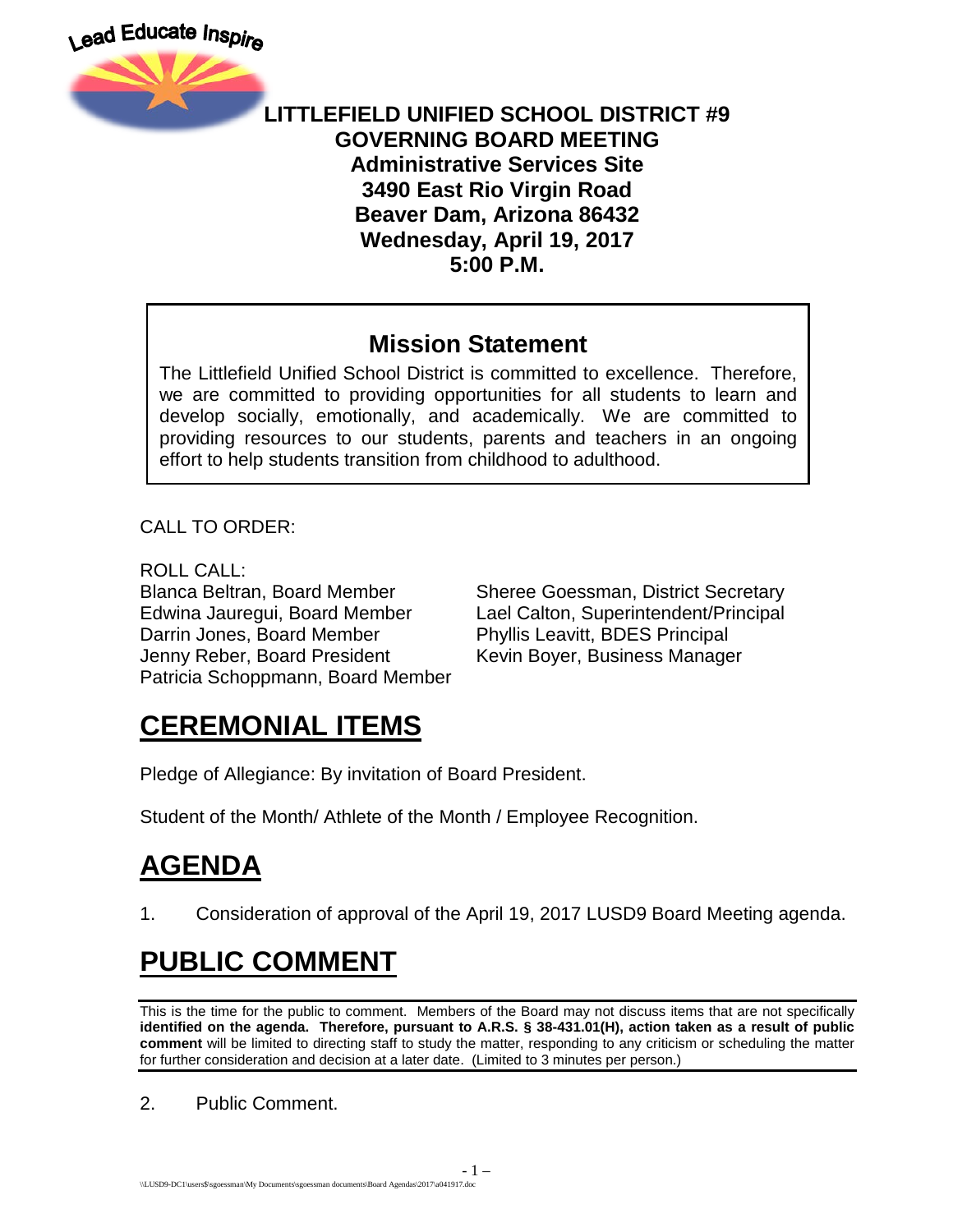

### **INFORMATION AND DISCUSSION:**

- 3. Student Council Report.
- 4. Mr. Boyer, Business Manager.
	- a. Student Activity Account Balance.
	- b. Budget Update.
	- c. Food Service Financial.
	- d. ESS FY15 Preliminary Determination Letter
	- e. Paver fundraising Program
	- f. Student Count Update.
	- g. Other
- 5. Mrs. Leavitt, Elementary Principal
	- a. Elementary School Update
	- b. Other
- 6. Mrs. Calton, Superintendent/Principal
	- a. Recognition Thank you
		- i. Anonymous donor Outstanding balances for food service accounts.
	- b. 2017/2018 Budget Powerpoint Presentation.
	- c. Tentative Jr/Sr High School Schedule
	- d. AZ Merit Testing.
	- e. Upcoming Important Dates.
	- f. Other
- 7. Board Reports.
	- a. Other
- 8. Update on Old Littlefield School.

#### **CONSENT AGENDA**

Approval of Routine Orders of Business. Documentation concerning the matters on the Consent Agenda may be reviewed at the Littlefield Unified School District Office, located at 3490 East Rio Virgin Road, Beaver Dam, Arizona. Any Board Member may request an item be pulled off the agenda for further discussion.

- 9. Consideration of approval of the March 14, 2017 Regular Meeting Minutes.
- 10. Consideration of approval of Vouchers:
	- a. LUSD9 Payroll Vouchers: 19/1719, 20/1720, and 21/1721.
	- b. LUSD9 Vouchers: 1018, 1019, and 1020.

(Members of the public may view the content of the vouchers 24 hours prior to the board meeting in the district office.)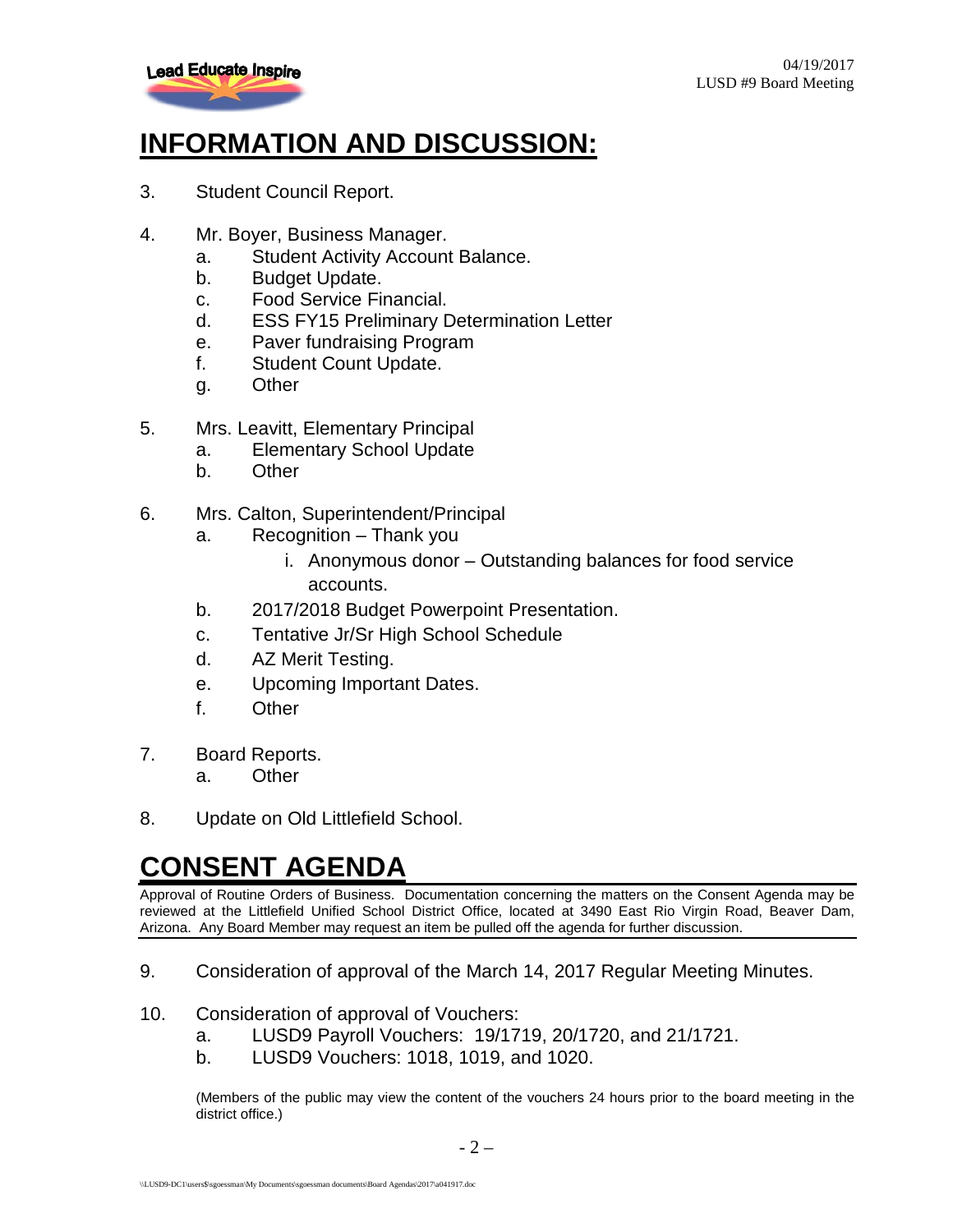

11. Consideration of approval of FY 2017/2018 Classified Personnel Ratification as per the attached list, including the following:

| <b>Name</b>               | <b>Position</b>                    | <b>Effective</b><br><b>Date</b> |
|---------------------------|------------------------------------|---------------------------------|
| Allen, Michael            | Custodian                          | 07/03/2017                      |
| Budd, John                | <b>School Aide</b>                 | 08/14/2017                      |
|                           |                                    |                                 |
| Carillo-Medina, Florencio | <b>Food Service Worker</b>         | 08/14/2017                      |
| Cobian, Rigo              | Custodian                          | 07/01/2017                      |
| Daniels, Sherrie          | <b>Food Service Lead Worker II</b> | 07/14/2017                      |
| Fish, Doug                | Custodian                          | 07/01/2017                      |
| Francolini, Leslee        | <b>Bus Driver</b>                  | 8/14/2017                       |
| Goessman, Sheree          | <b>District Secretary</b>          | 07/01/2017                      |
| Gonzalez, Jaime           | <b>Lead Custodian</b>              | 07/01/2017                      |
| Guimond, Laura            | <b>Accounting Specialist</b>       | 07/01/2017                      |
| Hoggard, Celia            | <b>School Aide</b>                 | 08/14/2017                      |
| Horton, Rosann            | <b>Bus Driver</b>                  | 08/14/2017                      |
| Hurtado, Cristobal        | <b>Food Services</b>               | 08/14/2017                      |
| Martinez, Salud           | <b>Elementary Office Manager</b>   | 07/17/2017                      |
| Newby-Carl, Fawn          | <b>School Aide</b>                 | 08/14/2017                      |
| Northington, Barbara      | Jr/Sr High Office Manager          | 07/01/2017                      |
| Peterson, Mervin          | <b>Bus Driver</b>                  | 08/14/2017                      |
| Reyes, John               | <b>School Aide</b>                 | 08/14/2017                      |
| Samborsky, Kris           | <b>Lead Custodian</b>              | 07/01/2017                      |
| Shields, Joanne           | <b>School Aide</b>                 | 08/14/2017                      |
| Stathos, Nick             | <b>Bus Driver</b>                  | 08/14/2017                      |
| Tsinnijinnie, Beverly     | <b>Bus Driver</b>                  | 08/14/2017                      |

12. Consideration of approval of FY 2017/2018 Certified Personnel Ratification as per the attached list, including the following:

| <b>Name</b>        | <b>Position</b>                           | <b>Effective</b><br><b>Date</b> |
|--------------------|-------------------------------------------|---------------------------------|
| Andrus, Sandra     | <b>Elementary Teacher</b>                 | 08/14/2017                      |
| Bascom, Sylvia Sue | <b>SPED Teacher</b>                       | 08/14/2017                      |
| Beig, Kimberly     | <b>SPED Director / Elementary Teacher</b> | 08/14/2017                      |
| Delaney, Travis    | <b>PE Teacher</b>                         | 08/14/2017                      |
| Edwards, Cheryl    | <b>Elementary Teacher</b>                 | 08/14/2017                      |
| Gates, Delna       | <b>Elementary Teacher</b>                 | 08/14/2017                      |
| Gonzales, Savanna  | <b>Elementary Teacher</b>                 | 08/14/2017                      |
| Hatfield, Clark    | Jr/Sr High Teacher                        | 08/14/2017                      |
| Hoyt, Rex          | <b>Elementary Teacher</b>                 | 08/14/2017                      |
| Hurley, Rory       | Jr/Sr High Teacher                        | 08/14/2017                      |
| Johnston, Gregory  | Jr/Sr High Teacher                        | 08/14/2017                      |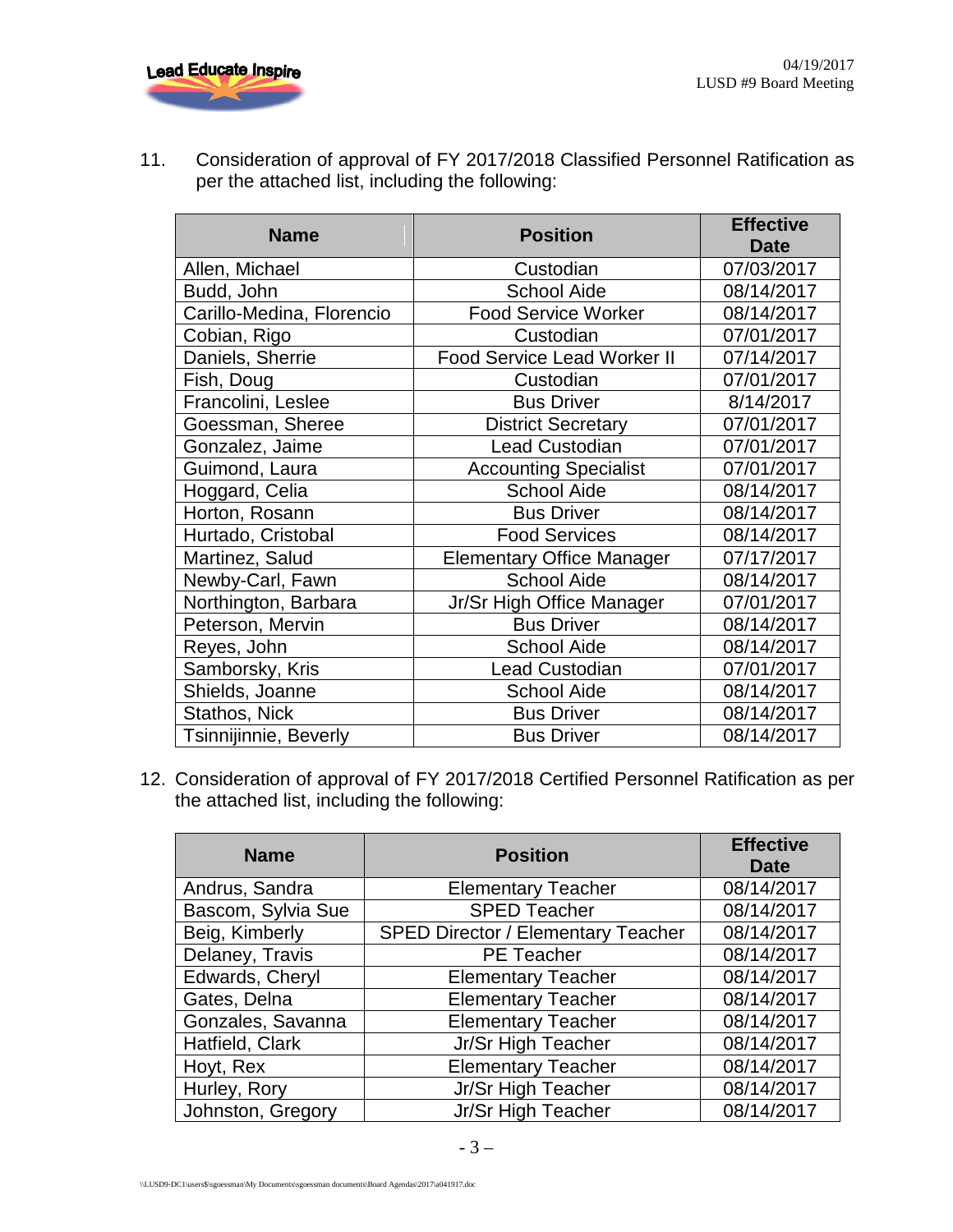| Mace, Lisa         | <b>Elementary Teacher</b> | 08/14/2017 |
|--------------------|---------------------------|------------|
| Mace, Paul         | <b>Elementary Teacher</b> | 08/14/2017 |
| Martinez, Mariana  | <b>Elementary Teacher</b> | 08/14/2017 |
| Patterson, David   | <b>Elementary Teacher</b> | 08/14/2017 |
| Rawlins, Sherri    | <b>Elementary Teacher</b> | 08/14/2017 |
| Reyes, Erika       | <b>Elementary Teacher</b> | 08/14/2017 |
| Snyder, Tonya      | Jr/Sr High Teacher        | 08/14/2017 |
| Stevens, Cynthia   | <b>Elementary Teacher</b> | 08/14/2017 |
| Trenholm, Kathleen | <b>Elementary Teacher</b> | 08/14/2017 |
| Wright, Kimberly   | <b>Elementary Teacher</b> | 08/14/2017 |
| Zielaskowski, Mike | Jr/Sr High School         | 08/14/2017 |

## **ACTION ITEMS AND/OR DISCUSSION**

- 13. Consideration of approval of FY 2017/2018 Salary Schedules. a. Certified Salary Schedule. b. Classified Salary Schedule.
- 14. Consideration of approval of FY 2017-2018 Administrative Personnel Contracts:
	- a. Phyllis Leavitt.
	- b. Kevin Boyer.
- 15. Consideration of approval of FY 2017-2018 Director Contracts:
	- a. Susan Burch
	- b. David Guimond
- 16. Discussion and possible approval of the following FY 2017/2018 Health Insurance Items:
	- a. Discussion and action in adopting the new health insurance rates from ASBAIT.
	- b. Review and approval of health insurance contribution cap at \$400 per month.
	- c. Discussion and approval of the Teledoc Program trial for FY 2017/2018.
- 17. Consideration of approval of an increase to the paid price for school breakfast and lunch by \$0.10 for school year 2017-2018. Current prices are Breakfast: Student \$1.60 & Adult: \$2.10. Lunch: Student \$2.60 & Adult \$3.60. Proposed prices are Breakfast: Student \$1.70 & Adult: \$2.20. Lunch: Student \$2.70 & Adult \$3.70.